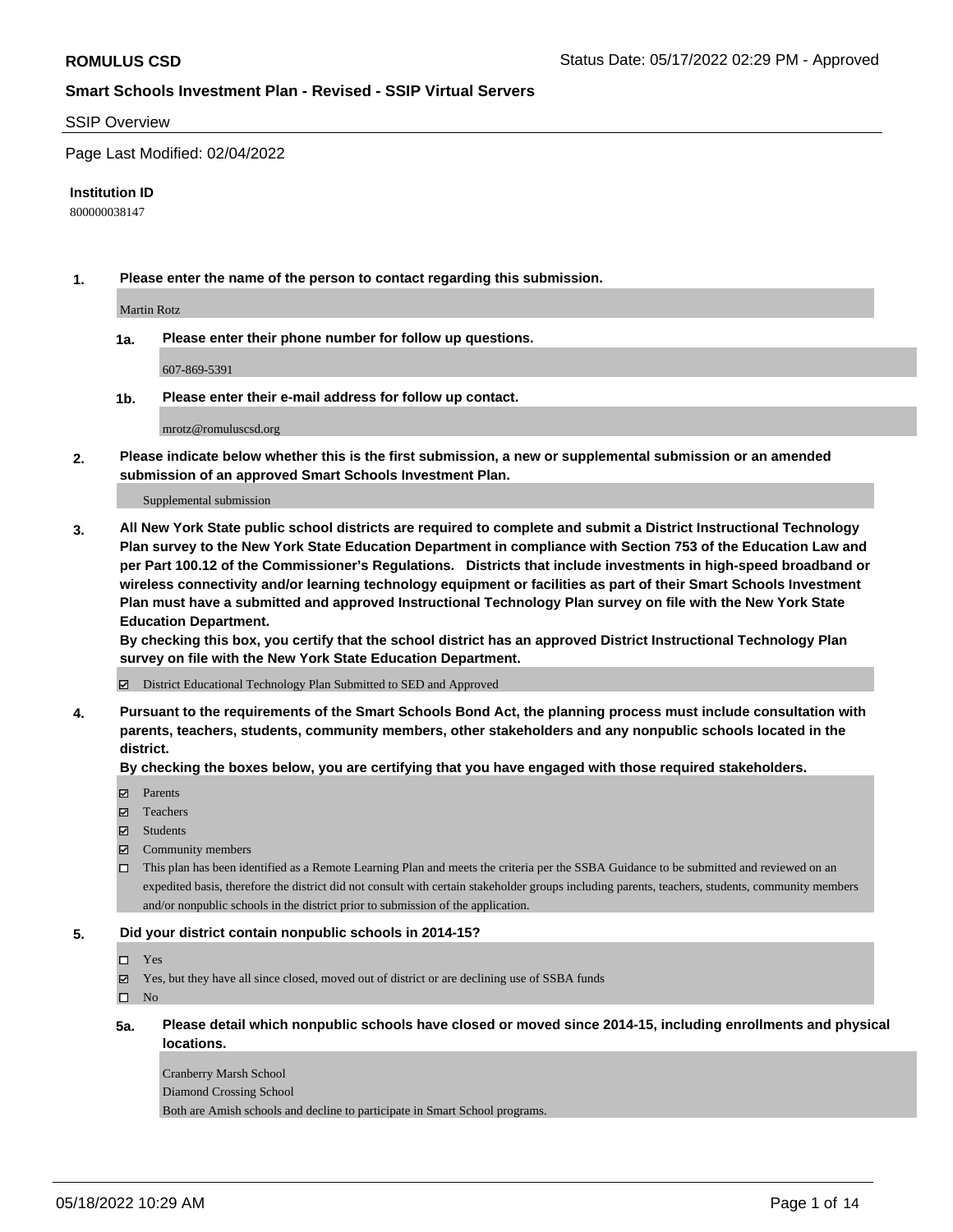### SSIP Overview

Page Last Modified: 02/04/2022

### **6. Certify that the following required steps have taken place by checking the boxes below:**

- The district developed and the school board approved a preliminary Smart Schools Investment Plan.
- $\boxtimes$  The preliminary plan was posted on the district website for at least 30 days. The district included an address to which any written comments on the plan should be sent.
- $\boxtimes$  The school board conducted a hearing that enabled stakeholders to respond to the preliminary plan. This hearing may have occured as part of a normal Board meeting, but adequate notice of the event must have been provided through local media and the district website for at least two weeks prior to the meeting.
- The district prepared a final plan for school board approval and such plan has been approved by the school board.
- $\boxtimes$  The final proposed plan that has been submitted has been posted on the district's website.
- This Plan has been identified as a Remote Learning Plan and meets the criteria per the SSBA Guidance to be submitted and reviewed on an expedited basis, therefore this plan has not met certain stakeholder engagement requirements including, consulting with nonpublic schools in advance of plan submission, having the school board conduct a hearing on the plan and/or posting the plan to the district website for a minimum of 30 days. This district will post the Remote Learning Plan to the district's website upon submission of the application.
- **6a. Please upload the proposed Smart Schools Investment Plan (SSIP) that was posted on the district's website, along with any supporting materials. Note that this should be different than your recently submitted Educational Technology Survey. The Final SSIP, as approved by the School Board, should also be posted on the website and remain there during the course of the projects contained therein.**

Smart Schools Initiative Romulus Presentation Servers.pdf

**6b. Enter the webpage address where the final Smart Schools Investment Plan is posted. The Plan should remain posted for the life of the included projects.**

http://romuluscsd.org/news/what\_s\_new/smart\_school\_initiative\_bond

**7. Please enter an estimate of the total number of students and staff that will benefit from this Smart Schools Investment Plan based on the cumulative projects submitted to date.**

540

**8. An LEA/School District may partner with one or more other LEA/School Districts to form a consortium to pool Smart Schools Bond Act funds for a project that meets all other Smart School Bond Act requirements. Each school district participating in the consortium will need to file an approved Smart Schools Investment Plan for the project and submit a signed Memorandum of Understanding that sets forth the details of the consortium including the roles of each respective district.**

 $\Box$  The district plans to participate in a consortium to partner with other school district(s) to implement a Smart Schools project.

**9. Please enter the name and 6-digit SED Code for each LEA/School District participating in the Consortium.**

| <b>Partner LEA/District</b> | <b>ISED BEDS Code</b> |
|-----------------------------|-----------------------|
| (No Response)               | (No Response)         |

### **10. Please upload a signed Memorandum of Understanding with all of the participating Consortium partners.**

(No Response)

#### **11. Your district's Smart Schools Bond Act Allocation is:**

\$484,398

### **12. Final 2014-15 BEDS Enrollment to calculate Nonpublic Sharing Requirement**

|            | Public Enrollment | Nonpublic Enrollment | <b>Total Enrollment</b> | Nonpublic Percentage |
|------------|-------------------|----------------------|-------------------------|----------------------|
| Enrollment | 379               |                      | 420.00                  | 9.76                 |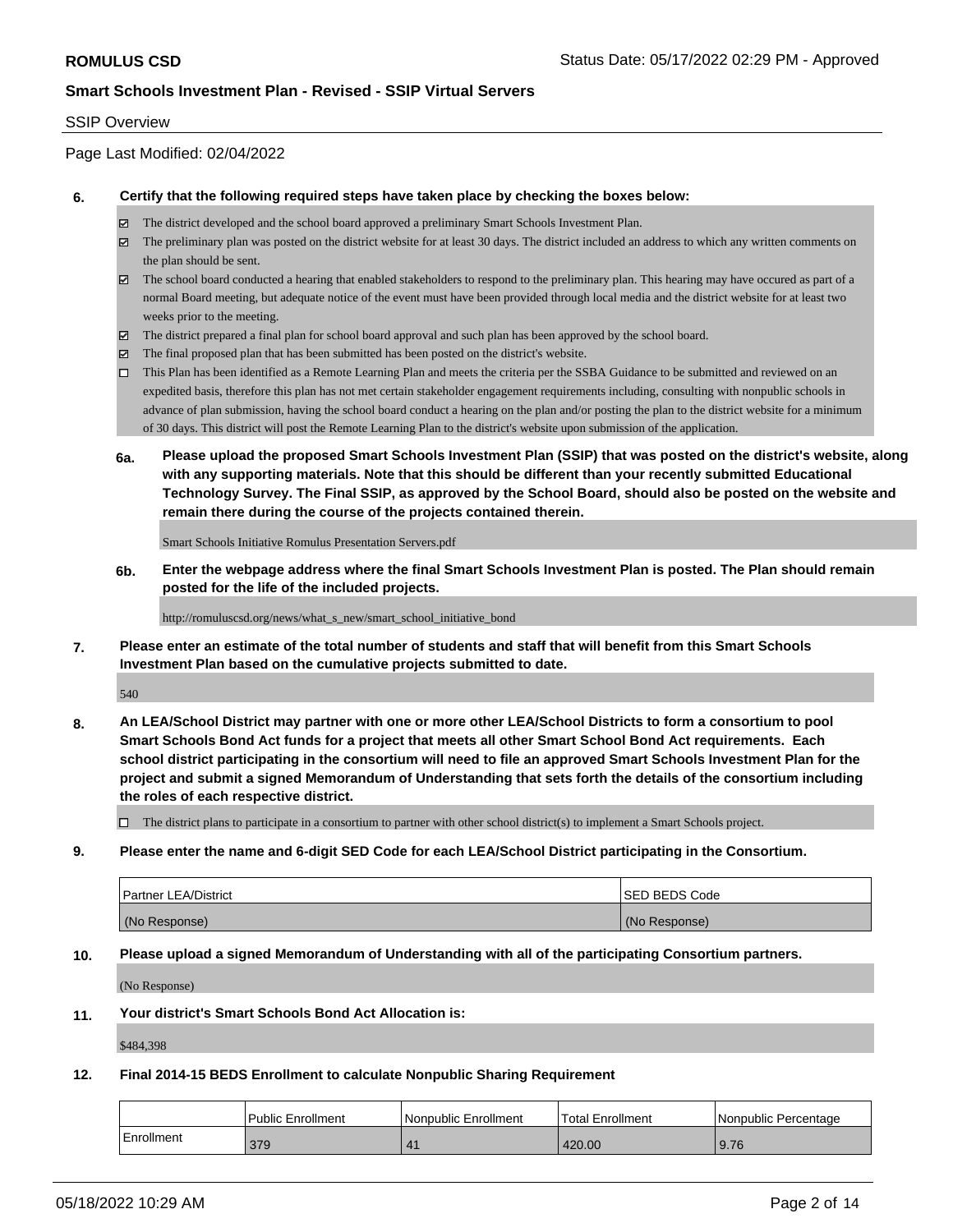# SSIP Overview

Page Last Modified: 02/04/2022

**13. This table compares each category budget total, as entered in that category's page, to the total expenditures listed in the category's expenditure table. Any discrepancies between the two must be resolved before submission.**

|                                                 | Sub-Allocations | <b>Expenditure Totals</b> | Difference |
|-------------------------------------------------|-----------------|---------------------------|------------|
| School Connectivity                             | 58,645.00       | 58,645.00                 | 0.00       |
| Connectivity Projects for<br><b>Communities</b> | 0.00            | 0.00                      | 0.00       |
| <b>Classroom Technology</b>                     | 0.00            | 0.00                      | 0.00       |
| Pre-Kindergarten Classrooms                     | 0.00            | 0.00                      | 0.00       |
| Replace Transportable<br>Classrooms             | 0.00            | 0.00                      | 0.00       |
| High-Tech Security Features                     | 0.00            | 0.00                      | 0.00       |
| Nonpublic Loan                                  | 0.00            | 0.00                      | 0.00       |
| Totals:                                         | 58,645          | 58,645                    | 0          |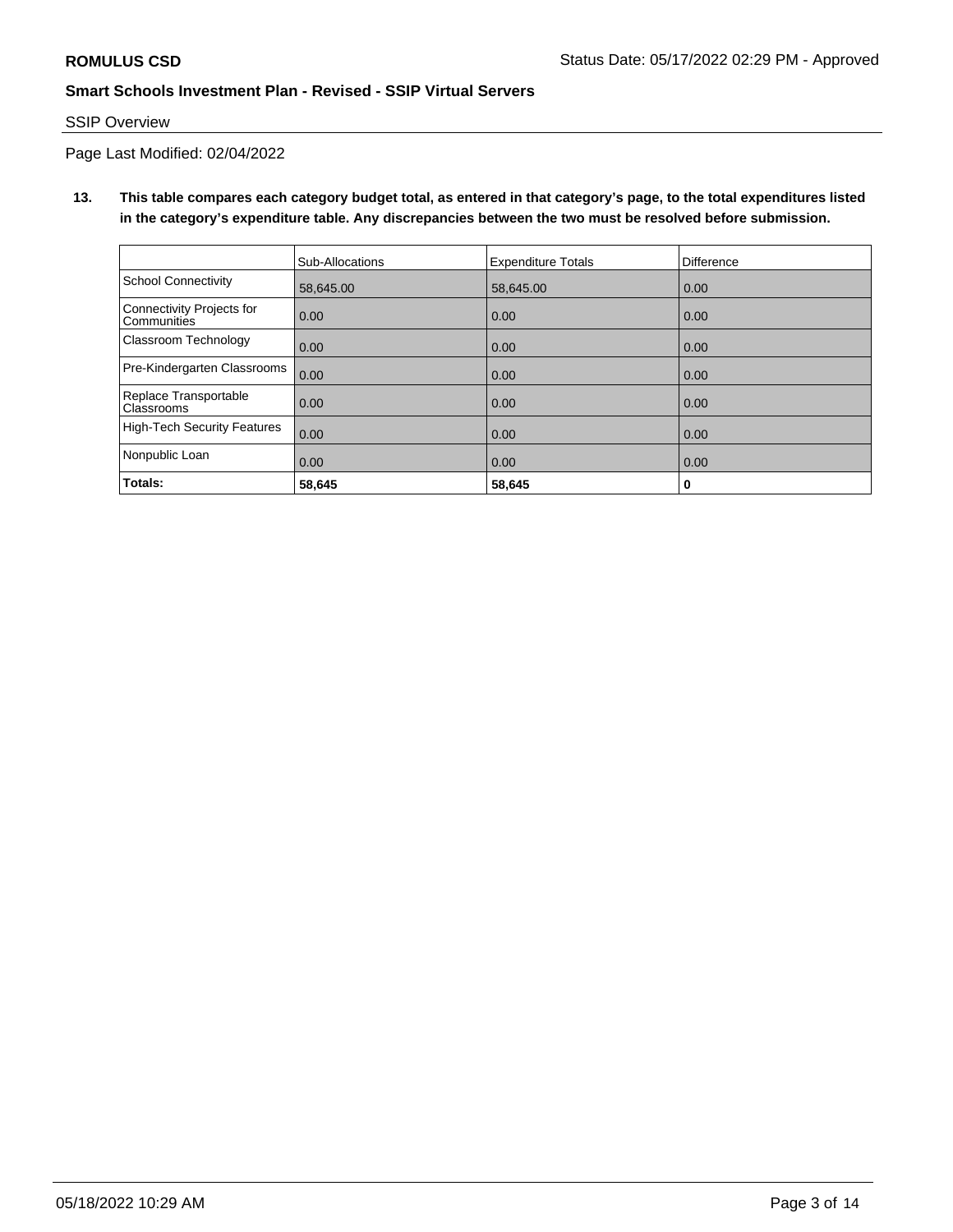### School Connectivity

Page Last Modified: 01/25/2022

- **1. In order for students and faculty to receive the maximum benefit from the technology made available under the Smart Schools Bond Act, their school buildings must possess sufficient connectivity infrastructure to ensure that devices can be used during the school day. Smart Schools Investment Plans must demonstrate that:**
	- **• sufficient infrastructure that meets the Federal Communications Commission's 100 Mbps per 1,000 students standard currently exists in the buildings where new devices will be deployed, or**
	- **• is a planned use of a portion of Smart Schools Bond Act funds, or**
	- **• is under development through another funding source.**

**Smart Schools Bond Act funds used for technology infrastructure or classroom technology investments must increase the number of school buildings that meet or exceed the minimum speed standard of 100 Mbps per 1,000 students and staff within 12 months. This standard may be met on either a contracted 24/7 firm service or a "burstable" capability. If the standard is met under the burstable criteria, it must be:**

**1. Specifically codified in a service contract with a provider, and**

**2. Guaranteed to be available to all students and devices as needed, particularly during periods of high demand, such as computer-based testing (CBT) periods.**

# **Please describe how your district already meets or is planning to meet this standard within 12 months of plan submission.**

The entire PK-12 building already exceeds the minimum speed of 100 Mbps though both wired and wireless connection to our LAN and the internet. All students and staff have a district provided wireless device (Chromebook) that connects to the building's network and delivers data at a speed exceeding 100 Mbps. Additionally, these devices may connect via network cables to deliver data back & forth to our servers in excess of 100 Mbps.

- **1a. If a district believes that it will be impossible to meet this standard within 12 months, it may apply for a waiver of this requirement, as described on the Smart Schools website. The waiver must be filed and approved by SED prior to submitting this survey.**
	- By checking this box, you are certifying that the school district has an approved waiver of this requirement on file with the New York State Education Department.
- **2. Connectivity Speed Calculator (Required). If the district currently meets the required speed, enter "Currently Met" in the last box: Expected Date When Required Speed Will be Met.**

|                         | Number of       | Required Speed | Current Speed in | Expected Speed | <b>Expected Date</b>                    |
|-------------------------|-----------------|----------------|------------------|----------------|-----------------------------------------|
|                         | <b>Students</b> | lin Mbps       | <b>Mbps</b>      | to be Attained | When Required                           |
|                         |                 |                |                  |                | l Within 12 Months ISpeed Will be Met l |
| <b>Calculated Speed</b> | 340             | 34.00          | 1000             | 1000           | <b>Currently Met</b>                    |

# **3. Describe how you intend to use Smart Schools Bond Act funds for high-speed broadband and/or wireless connectivity projects in school buildings.**

We intend to utilize another \$58,646 of our allocation to provide virtual servers for the district. These server provide support for network operations critical for our instructional goals. This includes storage of teacher instructional materials, student work, and management of the network infrastructure.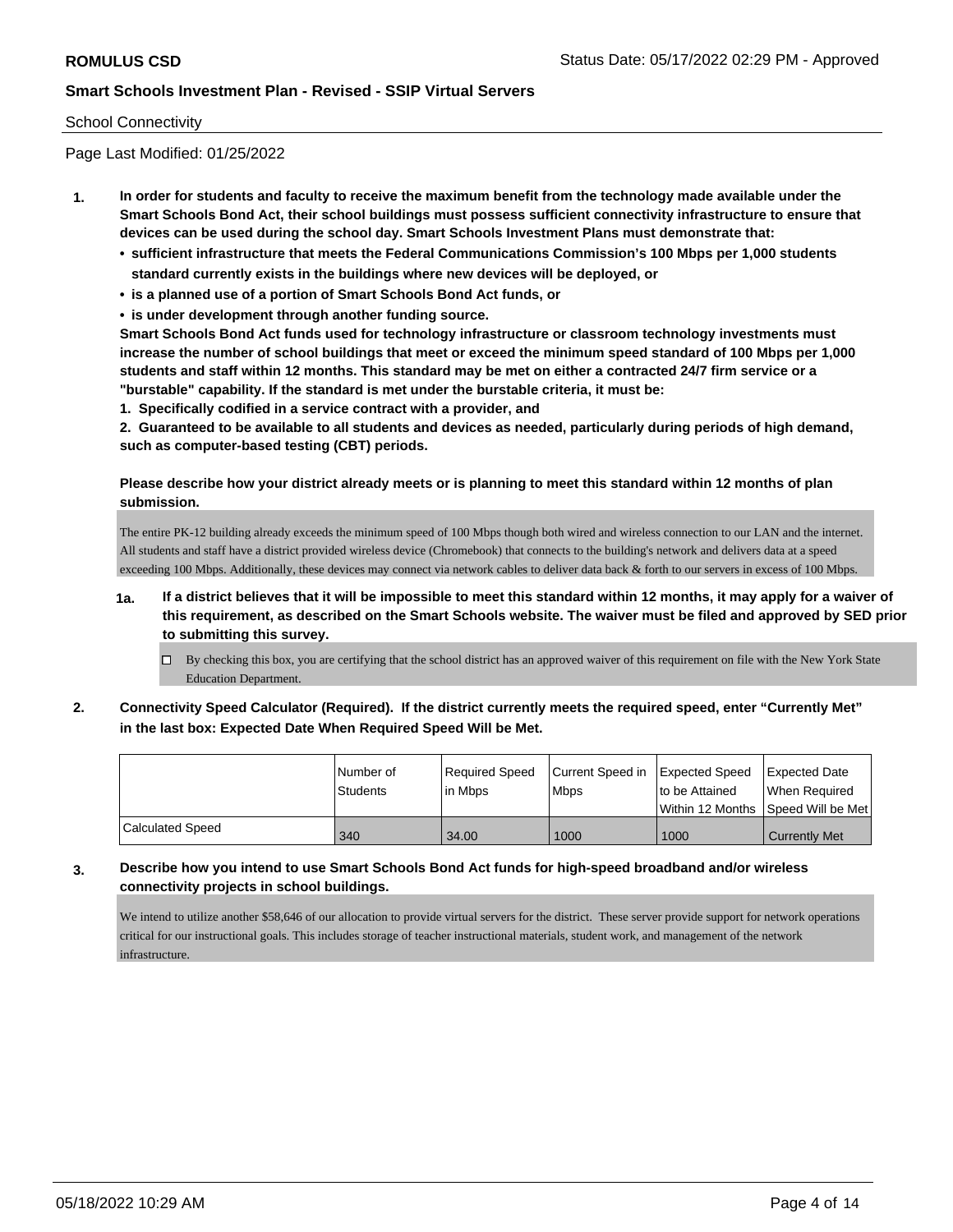### School Connectivity

Page Last Modified: 01/25/2022

**4. Describe the linkage between the district's District Instructional Technology Plan and how the proposed projects will improve teaching and learning. (There should be a link between your response to this question and your responses to Question 1 in Section IV - NYSED Initiatives Alignment: "Explain how the district use of instructional technology will serve as a part of a comprehensive and sustained effort to support rigorous academic standards attainment and performance improvement for students."** 

### **Your answer should also align with your answers to the questions in Section II - Strategic Technology Planning and the associated Action Steps in Section III - Action Plan.)**

The availability over the last 3 years of high fidelity digital content aligned to the NYS CCLS based standards allows us to realize our philosophy of engaging students with content/skills using technology. In the past, we utilized adaptive digital diagnostics in Reading & Math to produce student progress profiles and predictions of performance on NYS assessments. Now that the NYS standards have been revised and appear stable in ELA and Math, digital content programs are available to match these. The latest programs (for example iReady) contain NYS standards based diagnostics and instructional modules. Every student having an internet based device which delivers an appropriate level of digital content completes the plan for a comprehensive and sustained effort to support figorousï¾ standards attainment and improve student performance. The technology can augment the classroom teacher by identifying particular pieces of the standards where students need more work. Each student having their own device allows their needs to be targeted while other students work on items appropriate to their levels and needs. The district has made a financial commitment to replenishing devices and license renewals as needed for this model to go forward. Although the majority of our instructional technology is accessed using connections to the internet, there is still a large demad for stored data on local servers. As the number of programs we use increases, rostering and local data storage requirements increase. The age of our current servers places us close to a replacement cycle. This investmet plan will support a pivot to virual servers to provide storage and backup.ï¾ ï¾

**5. If the district wishes to have students and staff access the Internet from wireless devices within the school building, or in close proximity to it, it must first ensure that it has a robust Wi-Fi network in place that has sufficient bandwidth to meet user demand.**

#### **Please describe how you have quantified this demand and how you plan to meet this demand.**

All classrooms and common ares now have wireless access points. During the last 12 months, all district classrooms have new Meraki MR series wireless access points manufactured by CISCO. Additionally, the district has installed the same access points at 10 common locations throughout the campus allowing continuous access in all indoor areas. This gives continuous coverage to the entire campus including a perimeter around the building.

**6. Smart Schools plans with any expenditures in the School Connectivity category require a project number from the Office of Facilities Planning. Districts must submit an SSBA LOI and receive project numbers prior to submitting the SSIP. As indicated on the LOI, some projects may be eligible for a streamlined review and will not require a building permit.**

**Please indicate on a separate row each project number given to you by the Office of Facilities Planning.**

| Project Number        |  |
|-----------------------|--|
| 56-06-03-04-0-002-BA3 |  |
| (No Response)         |  |

**7. Certain high-tech security and connectivity infrastructure projects may be eligible for an expedited review process as determined by the Office of Facilities Planning.**

### **Was your project deemed eligible for streamlined review?**

Yes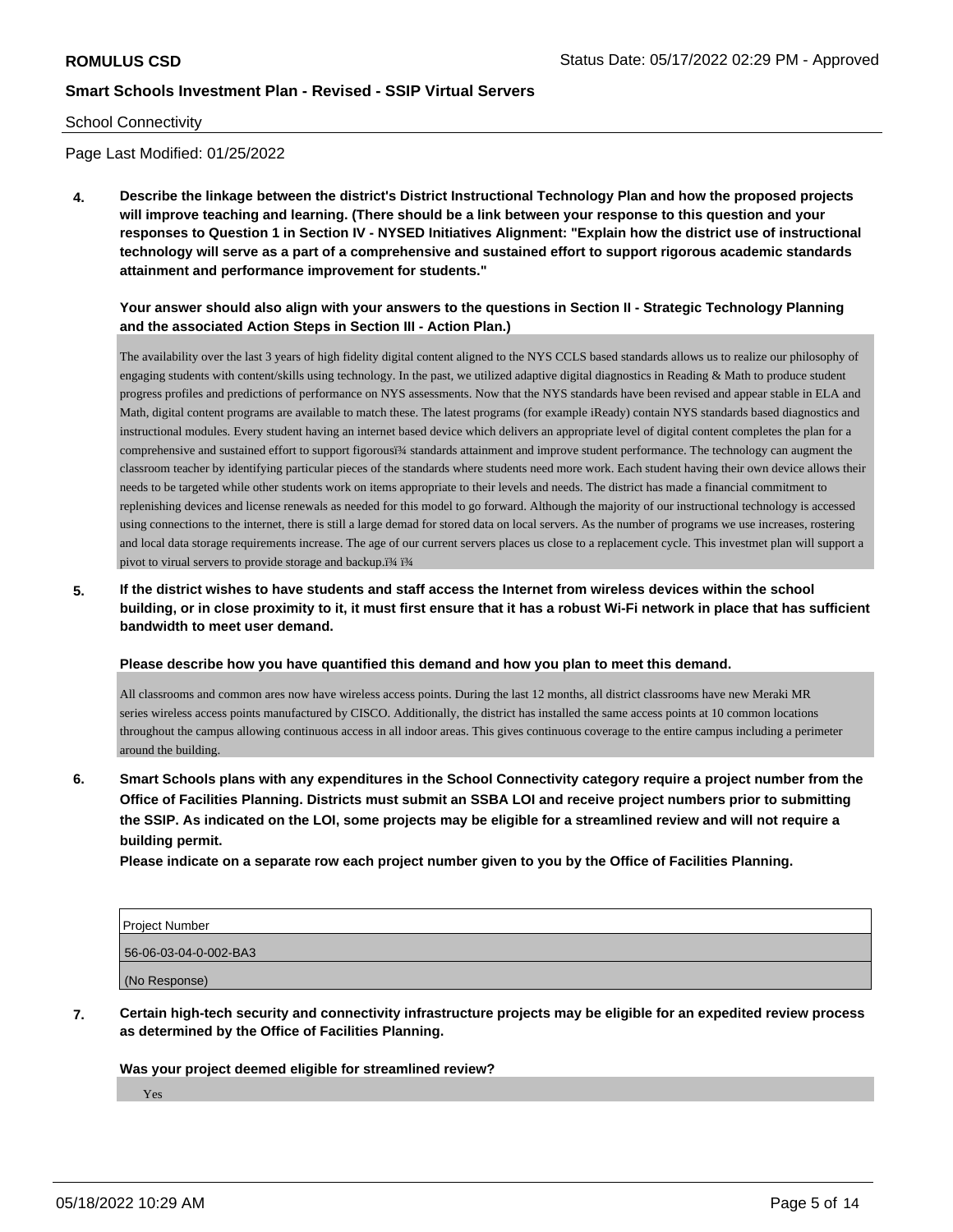School Connectivity

Page Last Modified: 01/25/2022

**7a. Districts that choose the Streamlined Review Process will be required to certify that they have reviewed all installations with their licensed architect or engineer of record and provide that person's name and license number. The licensed professional must review the products and proposed method of installation prior to implementation and review the work during and after completion in order to affirm that the work was codecompliant, if requested.**

I certify that I have reviewed all installations with a licensed architect or engineer of record.

**8. Include the name and license number of the architect or engineer of record.**

| Name         | License Number |
|--------------|----------------|
| Joe Kosierok | 319931         |

**9. Public Expenditures – Loanable (Counts toward the nonpublic loan calculation)**

| Select the allowable expenditure type.      | <b>PUBLIC</b> Items to be | Quantity         | Cost Per Item    | <b>Total Cost</b> |
|---------------------------------------------|---------------------------|------------------|------------------|-------------------|
| Repeat to add another item under each type. | Purchased                 |                  |                  |                   |
| (No Response)                               | (No Response)             | (No<br>Response) | (No<br>Response) | 0.00              |
|                                             |                           | 0                | 0.00             |                   |

#### **10. Public Expenditures – Non-Loanable (Does not count toward nonpublic loan calculation)**

| Select the allowable expenditure | <b>PUBLIC</b> Items to be purchased                 | Quantity       | Cost per Item | <b>Total Cost</b> |
|----------------------------------|-----------------------------------------------------|----------------|---------------|-------------------|
| type.                            |                                                     |                |               |                   |
| Repeat to add another item under |                                                     |                |               |                   |
| each type.                       |                                                     |                |               |                   |
| <b>Other Costs</b>               | Remote Backup                                       |                | 3,419.00      | 3,419.00          |
| <b>Professional Services</b>     | <b>Install Host Server</b>                          |                | 1,928.00      | 1,928.00          |
| Network/Access Costs             | CTO HPE DL380 Gen 10 8SFF CTO<br>Server #868703-B21 | 1              | 28,039.00     | 28,039.00         |
| Network/Access Costs             | VS7-STD-A Processor Academic<br>License             | $\overline{2}$ | 589.00        | 1,178.00          |
| Network/Access Costs             | VS7-STD-G-SSS-A Basic Support<br>Coverage           | $\overline{2}$ | 124.00        | 248.00            |
| Network/Access Costs             | <b>VCS7-STD-A Server Academic</b><br>License        |                | 3,639.00      | 3,639.00          |
| Network/Access Costs             | VCS7-STD-G-SSS-A Basic Support<br>Coverage          | 1              | 777.00        | 777.00            |
| Network/Access Costs             | One Host Integrated SAN                             |                | 19,417.00     | 19.417.00         |
|                                  |                                                     | 10             | 57,932.00     | 58,645            |

#### **11. Final 2014-15 BEDS Enrollment to calculate Nonpublic Sharing Requirement (no changes allowed.)**

|                         | <b>Public Enrollment</b> | l Nonpublic Enrollment | <sup>1</sup> Total Enrollment | l Nonpublic Percentage |
|-------------------------|--------------------------|------------------------|-------------------------------|------------------------|
| <sup>I</sup> Enrollment | 379                      |                        | 420.00                        | 9.76                   |

**12. Total Public Budget - Loanable (Counts toward the nonpublic loan calculation)**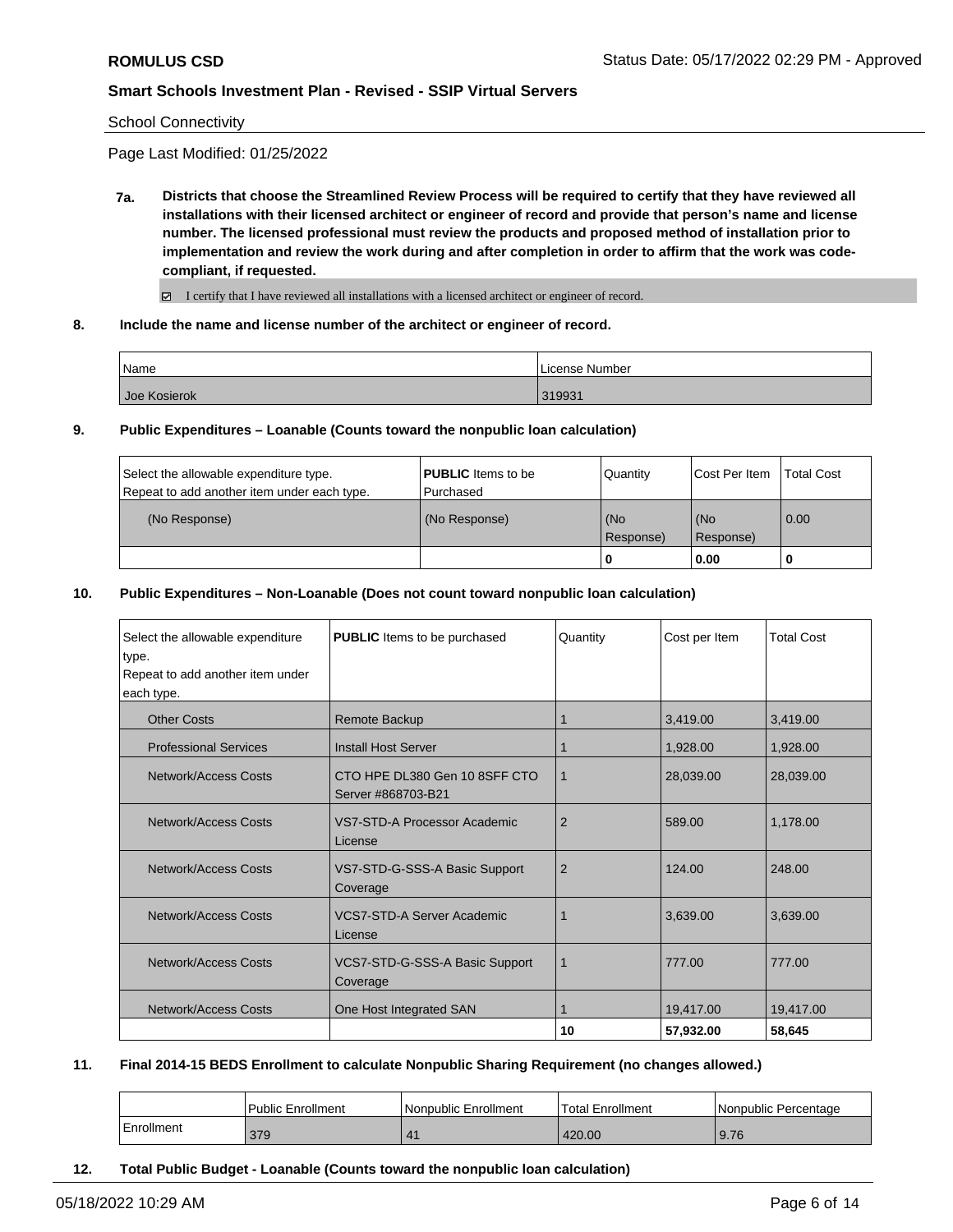# School Connectivity

# Page Last Modified: 01/25/2022

|                                               | Public Allocations | <b>Estimated Nonpublic Loan</b><br>Amount | <b>Estimated Total Sub-Allocations</b> |
|-----------------------------------------------|--------------------|-------------------------------------------|----------------------------------------|
| Network/Access Costs                          | 0.00               | 0.00                                      | 0.00                                   |
| School Internal Connections and<br>Components | 0.00               | 0.00                                      | 0.00                                   |
| Other                                         | 0.00               | 0.00                                      | 0.00                                   |
| Totals:                                       | 0.00               | 0                                         |                                        |

## **13. Total Public Budget – Non-Loanable (Does not count toward the nonpublic loan calculation)**

|                                            | Sub-              |
|--------------------------------------------|-------------------|
|                                            | <b>Allocation</b> |
| Network/Access Costs                       | 53,298.00         |
| <b>Outside Plant Costs</b>                 | 0.00              |
| School Internal Connections and Components | 0.00              |
| Professional Services                      | 1,928.00          |
| Testing                                    | 0.00              |
| <b>Other Upfront Costs</b>                 | 0.00              |
| <b>Other Costs</b>                         | 3,419.00          |
| Totals:                                    | 58,645.00         |

# **14. School Connectivity Totals**

|                          | Total Sub-Allocations |
|--------------------------|-----------------------|
| Total Loanable Items     | 0.00                  |
| Total Non-Ioanable Items | 58,645.00             |
| Totals:                  | 58,645                |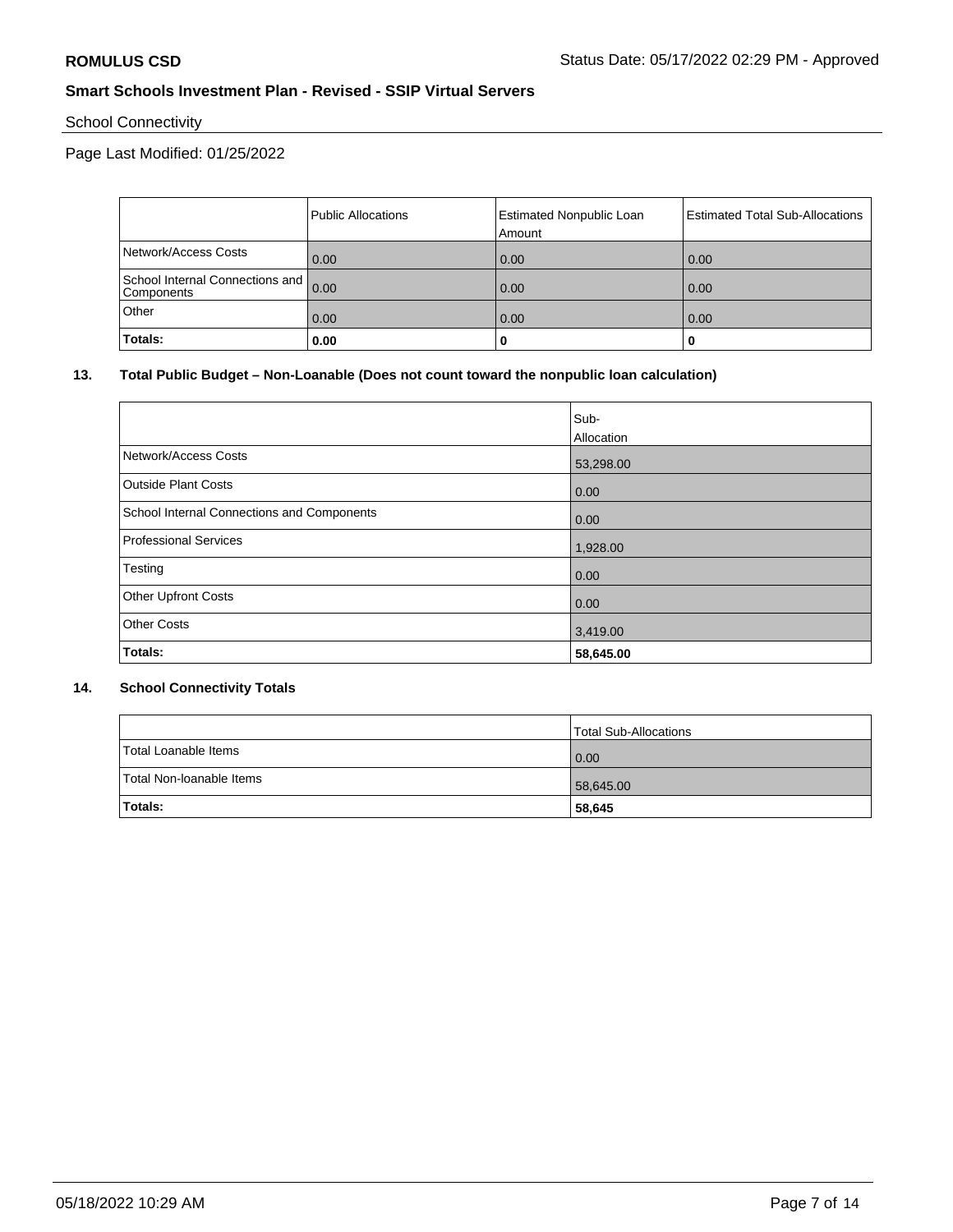Community Connectivity (Broadband and Wireless)

Page Last Modified: 09/02/2021

**1. Describe how you intend to use Smart Schools Bond Act funds for high-speed broadband and/or wireless connectivity projects in the community.**

(No Response)

**2. Please describe how the proposed project(s) will promote student achievement and increase student and/or staff access to the Internet in a manner that enhances student learning and/or instruction outside of the school day and/or school building.**

(No Response)

**3. Community connectivity projects must comply with all the necessary local building codes and regulations (building and related permits are not required prior to plan submission).**

 $\Box$  I certify that we will comply with all the necessary local building codes and regulations.

**4. Please describe the physical location of the proposed investment.**

(No Response)

**5. Please provide the initial list of partners participating in the Community Connectivity Broadband Project, along with their Federal Tax Identification (Employer Identification) number.**

| <b>Project Partners</b> | Federal ID#   |
|-------------------------|---------------|
| (No Response)           | (No Response) |

**6. Please detail the type, quantity, per unit cost and total cost of the eligible items under each sub-category.**

| Select the allowable expenditure | Item to be purchased | Quantity      | Cost per Item | <b>Total Cost</b> |
|----------------------------------|----------------------|---------------|---------------|-------------------|
| type.                            |                      |               |               |                   |
| Repeat to add another item under |                      |               |               |                   |
| each type.                       |                      |               |               |                   |
| (No Response)                    | (No Response)        | (No Response) | (No Response) | 0.00              |
|                                  |                      | 0             | 0.00          |                   |

**7. If you are submitting an allocation for Community Connectivity, complete this table.**

**Note that the calculated Total at the bottom of the table must equal the Total allocation for this category that you entered in the SSIP Overview overall budget.**

|                                    | Sub-Allocation |
|------------------------------------|----------------|
| Network/Access Costs               | (No Response)  |
| Outside Plant Costs                | (No Response)  |
| <b>Tower Costs</b>                 | (No Response)  |
| <b>Customer Premises Equipment</b> | (No Response)  |
| Professional Services              | (No Response)  |
| Testing                            | (No Response)  |
| <b>Other Upfront Costs</b>         | (No Response)  |
| <b>Other Costs</b>                 | (No Response)  |
| Totals:                            | 0.00           |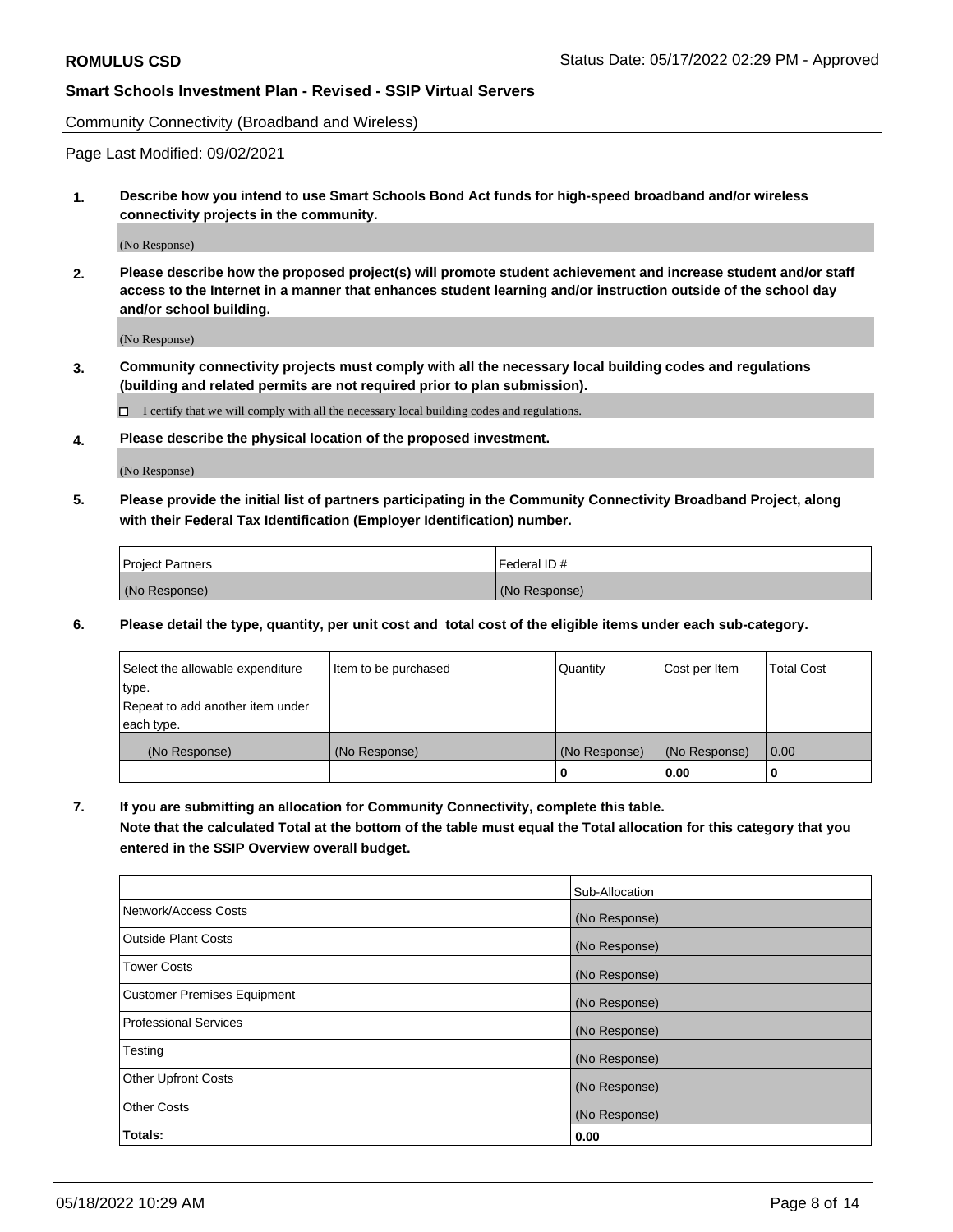# Classroom Learning Technology

Page Last Modified: 09/02/2021

**1. In order for students and faculty to receive the maximum benefit from the technology made available under the Smart Schools Bond Act, their school buildings must possess sufficient connectivity infrastructure to ensure that devices can be used during the school day. Smart Schools Investment Plans must demonstrate that sufficient infrastructure that meets the Federal Communications Commission's 100 Mbps per 1,000 students standard currently exists in the buildings where new devices will be deployed, or is a planned use of a portion of Smart Schools Bond Act funds, or is under development through another funding source.**

**Smart Schools Bond Act funds used for technology infrastructure or classroom technology investments must increase the number of school buildings that meet or exceed the minimum speed standard of 100 Mbps per 1,000 students and staff within 12 months. This standard may be met on either a contracted 24/7 firm service or a "burstable" capability. If the standard is met under the burstable criteria, it must be:**

**1. Specifically codified in a service contract with a provider, and**

**2. Guaranteed to be available to all students and devices as needed, particularly during periods of high demand, such as computer-based testing (CBT) periods.**

**Please describe how your district already meets or is planning to meet this standard within 12 months of plan submission.**

(No Response)

- **1a. If a district believes that it will be impossible to meet this standard within 12 months, it may apply for a waiver of this requirement, as described on the Smart Schools website. The waiver must be filed and approved by SED prior to submitting this survey.**
	- By checking this box, you are certifying that the school district has an approved waiver of this requirement on file with the New York State Education Department.
- **2. Connectivity Speed Calculator (Required). If the district currently meets the required speed, enter "Currently Met" in the last box: Expected Date When Required Speed Will be Met.**

|                  | Number of     | Required Speed | Current Speed in | Expected Speed | Expected Date                           |
|------------------|---------------|----------------|------------------|----------------|-----------------------------------------|
|                  | Students      | lin Mbps       | <b>Mbps</b>      | to be Attained | When Required                           |
|                  |               |                |                  |                | l Within 12 Months ISpeed Will be Met l |
| Calculated Speed | (No Response) | 0.00           | (No Response)    | (No Response)  | (No Response)                           |

**3. If the district wishes to have students and staff access the Internet from wireless devices within the school building, or in close proximity to it, it must first ensure that it has a robust Wi-Fi network in place that has sufficient bandwidth to meet user demand.**

**Please describe how you have quantified this demand and how you plan to meet this demand.**

(No Response)

**4. All New York State public school districts are required to complete and submit an Instructional Technology Plan survey to the New York State Education Department in compliance with Section 753 of the Education Law and per Part 100.12 of the Commissioner's Regulations.**

**Districts that include educational technology purchases as part of their Smart Schools Investment Plan must have a submitted and approved Instructional Technology Plan survey on file with the New York State Education Department.**

- By checking this box, you are certifying that the school district has an approved Instructional Technology Plan survey on file with the New York State Education Department.
- **5. Describe the devices you intend to purchase and their compatibility with existing or planned platforms or systems. Specifically address the adequacy of each facility's electrical, HVAC and other infrastructure necessary to install and support the operation of the planned technology.**

(No Response)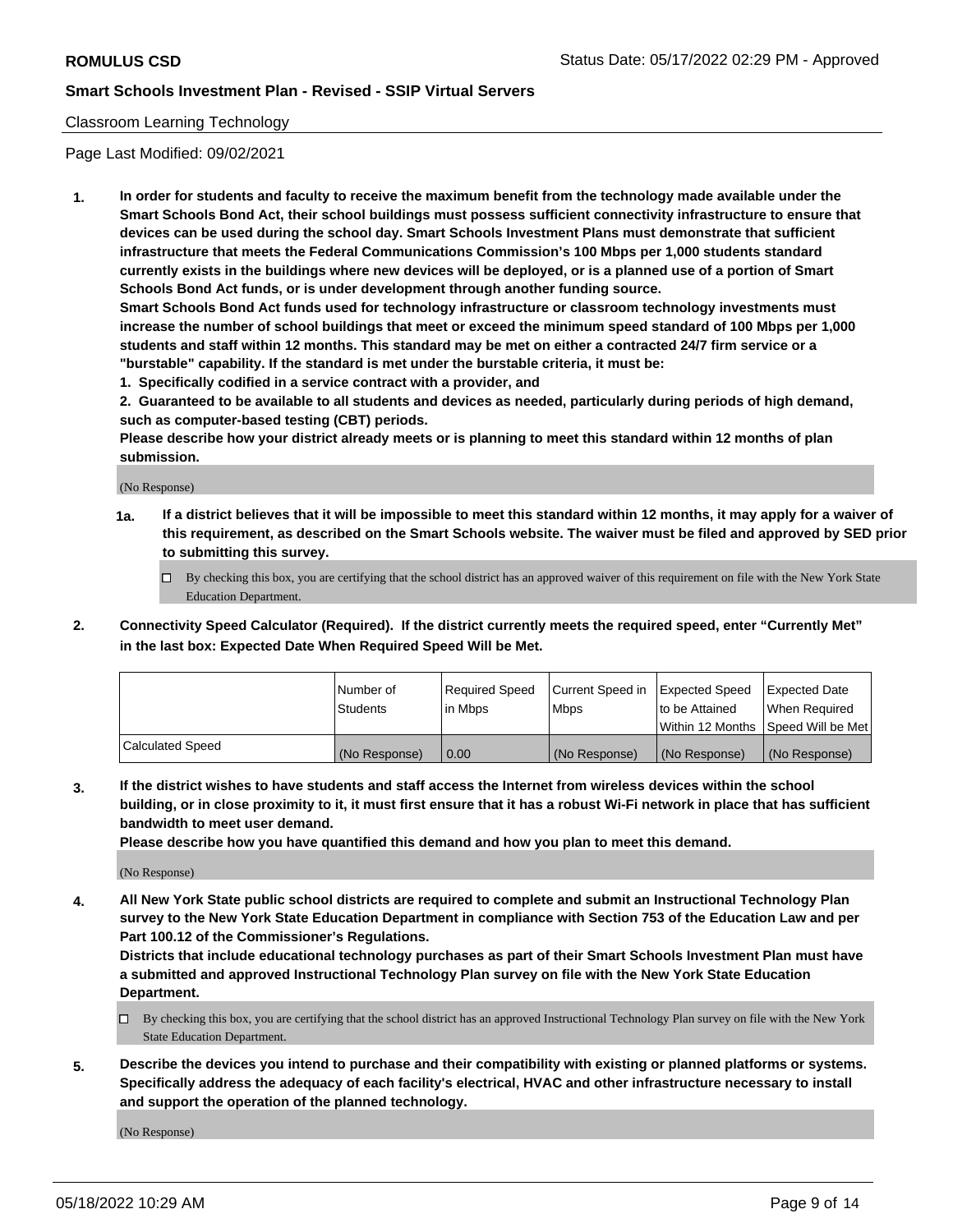### Classroom Learning Technology

Page Last Modified: 09/02/2021

- **6. Describe how the proposed technology purchases will:**
	- **> enhance differentiated instruction;**
	- **> expand student learning inside and outside the classroom;**
	- **> benefit students with disabilities and English language learners; and**
	- **> contribute to the reduction of other learning gaps that have been identified within the district.**

**The expectation is that districts will place a priority on addressing the needs of students who struggle to succeed in a rigorous curriculum. Responses in this section should specifically address this concern and align with the district's Instructional Technology Plan (in particular Question 2 of E. Curriculum and Instruction: "Does the district's instructional technology plan address the needs of students with disabilities to ensure equitable access to instruction, materials and assessments?" and Question 3 of the same section: "Does the district's instructional technology plan address the provision of assistive technology specifically for students with disabilities to ensure access to and participation in the general curriculum?")**

**In addition, describe how the district ensures equitable access to instruction, materials and assessments and participation in the general curriculum for both SWD and English Language Learners/Multilingual Learners (ELL/MLL) students.**

**Please note: If this plan has been identified as a Remote Learning Plan to be submitted and reviewed on an expedited basis, the district should explain how this plan will facilitate remote and hybrid learning, in lieu of responding to the question above.**

(No Response)

**7. Where appropriate, describe how the proposed technology purchases will enhance ongoing communication with parents and other stakeholders and help the district facilitate technology-based regional partnerships, including distance learning and other efforts.**

(No Response)

**8. Describe the district's plan to provide professional development to ensure that administrators, teachers and staff can employ the technology purchased to enhance instruction successfully.**

**Note: This response should be aligned and expanded upon in accordance with your district's response to Question 1 of F. Professional Development of your Instructional Technology Plan: "Please provide a summary of professional development offered to teachers and staff, for the time period covered by this plan, to support technology to enhance teaching and learning. Please include topics, audience and method of delivery within your summary."**

**Please note: If this plan has been identified as a Remote Learning Plan to be submitted and reviewed on an expedited basis, the district should provide a statement confirming that the district has provided or will provide professional development on these devices to its staff, in lieu of responding to the question above.**

(No Response)

**9. Districts must contact one of the SUNY/CUNY teacher preparation programs listed on the document on the left side of the page that supplies the largest number of the district's new teachers to request advice on innovative uses and best practices at the intersection of pedagogy and educational technology.**

- By checking this box, you certify that you have contacted the SUNY/CUNY teacher preparation program that supplies the largest number of your new teachers to request advice on these issues.
- **9a. Please enter the name of the SUNY or CUNY Institution that you contacted.**

(No Response)

**9b. Enter the primary Institution phone number.**

(No Response)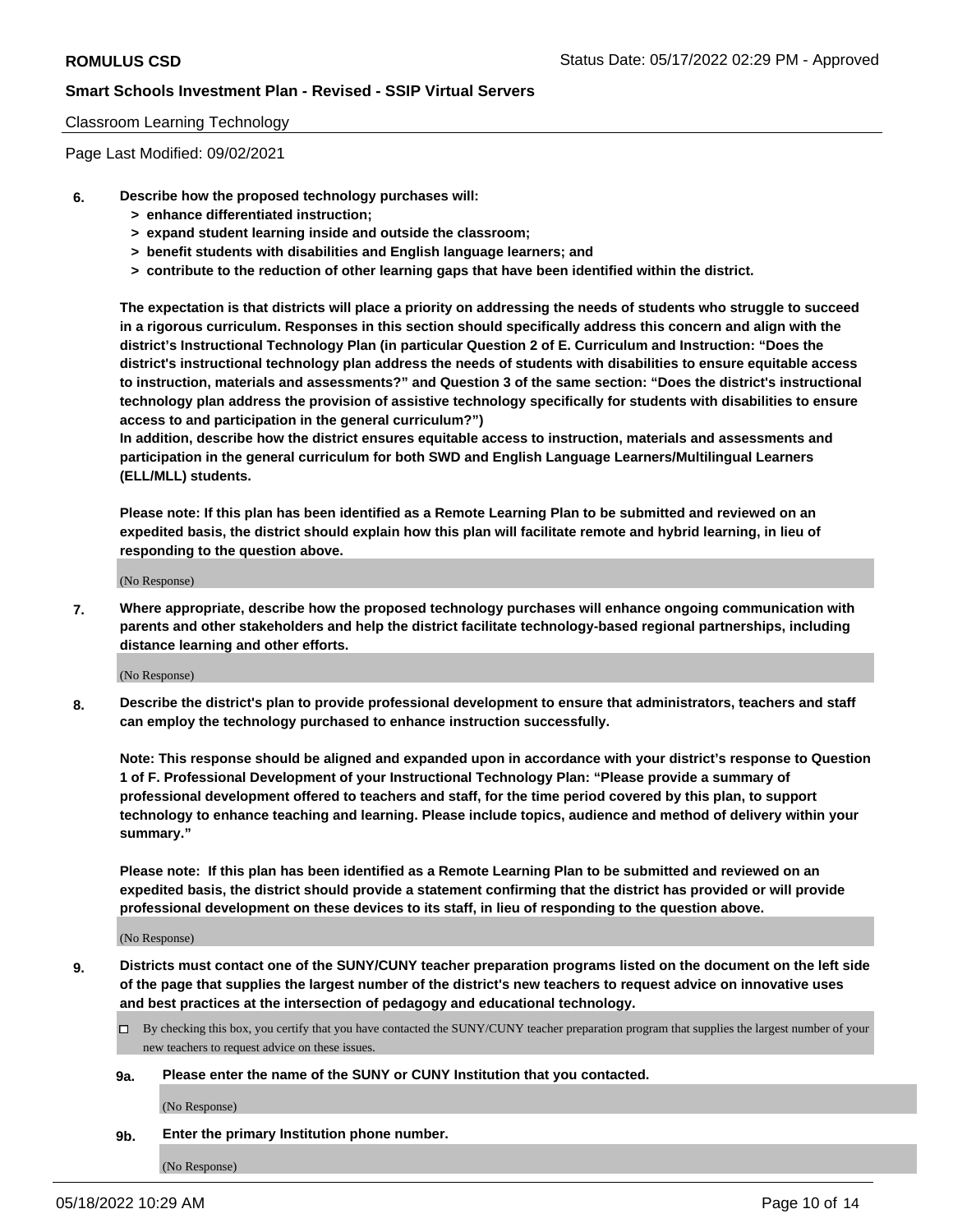### Classroom Learning Technology

Page Last Modified: 09/02/2021

**9c. Enter the name of the contact person with whom you consulted and/or will be collaborating with on innovative uses of technology and best practices.**

(No Response)

**10. To ensure the sustainability of technology purchases made with Smart Schools funds, districts must demonstrate a long-term plan to maintain and replace technology purchases supported by Smart Schools Bond Act funds. This sustainability plan shall demonstrate a district's capacity to support recurring costs of use that are ineligible for Smart Schools Bond Act funding such as device maintenance, technical support, Internet and wireless fees, maintenance of hotspots, staff professional development, building maintenance and the replacement of incidental items. Further, such a sustainability plan shall include a long-term plan for the replacement of purchased devices and equipment at the end of their useful life with other funding sources.**

 $\square$  By checking this box, you certify that the district has a sustainability plan as described above.

**11. Districts must ensure that devices purchased with Smart Schools Bond funds will be distributed, prepared for use, maintained and supported appropriately. Districts must maintain detailed device inventories in accordance with generally accepted accounting principles.**

By checking this box, you certify that the district has a distribution and inventory management plan and system in place.

**12. Please detail the type, quantity, per unit cost and total cost of the eligible items under each sub-category.**

| Select the allowable expenditure | I Item to be Purchased | Quantity      | Cost per Item | Total Cost |
|----------------------------------|------------------------|---------------|---------------|------------|
| type.                            |                        |               |               |            |
| Repeat to add another item under |                        |               |               |            |
| each type.                       |                        |               |               |            |
| (No Response)                    | (No Response)          | (No Response) | (No Response) | 0.00       |
|                                  |                        | u             | 0.00          |            |

### **13. Final 2014-15 BEDS Enrollment to calculate Nonpublic Sharing Requirement (no changes allowed.)**

|            | l Public Enrollment | Nonpublic Enrollment  | <b>Total Enrollment</b> | Nonpublic<br>l Percentage |
|------------|---------------------|-----------------------|-------------------------|---------------------------|
| Enrollment | 379                 | $\mathbf{4}^{\prime}$ | 420.00                  | 9.76                      |

#### **14. If you are submitting an allocation for Classroom Learning Technology complete this table.**

|                          | Public School Sub-Allocation | <b>Estimated Nonpublic Loan</b><br>Amount | <b>Estimated Total Public and</b><br>Nonpublic Sub-Allocation |
|--------------------------|------------------------------|-------------------------------------------|---------------------------------------------------------------|
|                          |                              | (Based on Percentage Above)               |                                                               |
| Interactive Whiteboards  | (No Response)                | 0.00                                      | 0.00                                                          |
| <b>Computer Servers</b>  | (No Response)                | 0.00                                      | 0.00                                                          |
| <b>Desktop Computers</b> | (No Response)                | 0.00                                      | 0.00                                                          |
| <b>Laptop Computers</b>  | (No Response)                | 0.00                                      | 0.00                                                          |
| <b>Tablet Computers</b>  | (No Response)                | 0.00                                      | 0.00                                                          |
| <b>Other Costs</b>       | (No Response)                | 0.00                                      | 0.00                                                          |
| Totals:                  | 0.00                         | 0                                         | 0                                                             |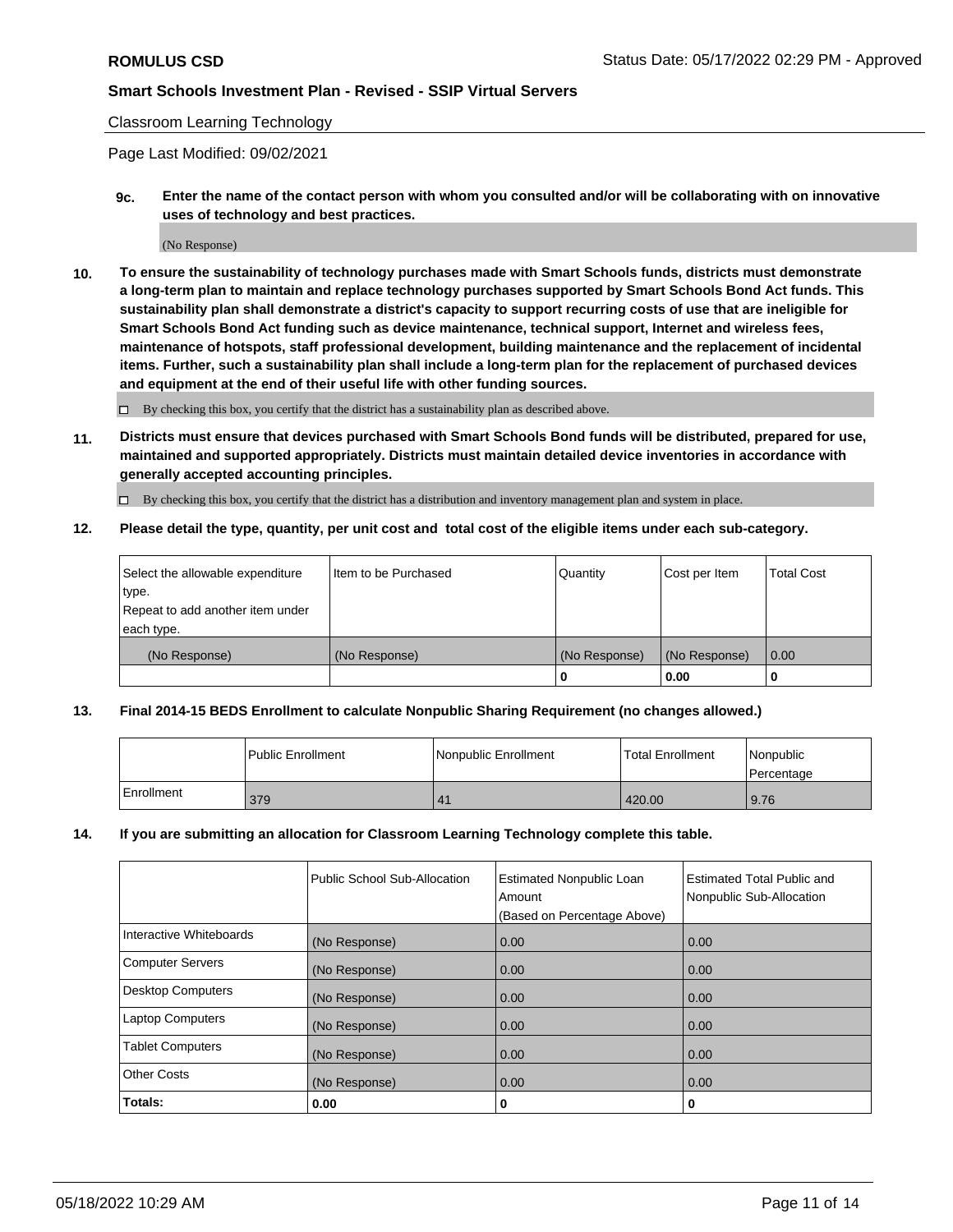### Pre-Kindergarten Classrooms

Page Last Modified: 09/02/2021

**1. Provide information regarding how and where the district is currently serving pre-kindergarten students and justify the need for additional space with enrollment projections over 3 years.**

(No Response)

- **2. Describe the district's plan to construct, enhance or modernize education facilities to accommodate prekindergarten programs. Such plans must include:**
	- **Specific descriptions of what the district intends to do to each space;**
	- **An affirmation that new pre-kindergarten classrooms will contain a minimum of 900 square feet per classroom;**
	- **The number of classrooms involved;**
	- **The approximate construction costs per classroom; and**
	- **Confirmation that the space is district-owned or has a long-term lease that exceeds the probable useful life of the improvements.**

(No Response)

**3. Smart Schools Bond Act funds may only be used for capital construction costs. Describe the type and amount of additional funds that will be required to support ineligible ongoing costs (e.g. instruction, supplies) associated with any additional pre-kindergarten classrooms that the district plans to add.**

(No Response)

**4. All plans and specifications for the erection, repair, enlargement or remodeling of school buildings in any public school district in the State must be reviewed and approved by the Commissioner. Districts that plan capital projects using their Smart Schools Bond Act funds will undergo a Preliminary Review Process by the Office of Facilities Planning.**

**Please indicate on a separate row each project number given to you by the Office of Facilities Planning.**

| Project Number |  |
|----------------|--|
| (No Response)  |  |

**5. Please detail the type, quantity, per unit cost and total cost of the eligible items under each sub-category.**

| Select the allowable expenditure | Item to be purchased | Quantity      | Cost per Item | <b>Total Cost</b> |
|----------------------------------|----------------------|---------------|---------------|-------------------|
| type.                            |                      |               |               |                   |
| Repeat to add another item under |                      |               |               |                   |
| each type.                       |                      |               |               |                   |
| (No Response)                    | (No Response)        | (No Response) | (No Response) | 0.00              |
|                                  |                      | 0             | 0.00          |                   |

**6. If you have made an allocation for Pre-Kindergarten Classrooms, complete this table.**

**Note that the calculated Total at the bottom of the table must equal the Total allocation for this category that you entered in the SSIP Overview overall budget.**

|                                          | Sub-Allocation |
|------------------------------------------|----------------|
| Construct Pre-K Classrooms               | (No Response)  |
| Enhance/Modernize Educational Facilities | (No Response)  |
| <b>Other Costs</b>                       | (No Response)  |
| Totals:                                  | 0.00           |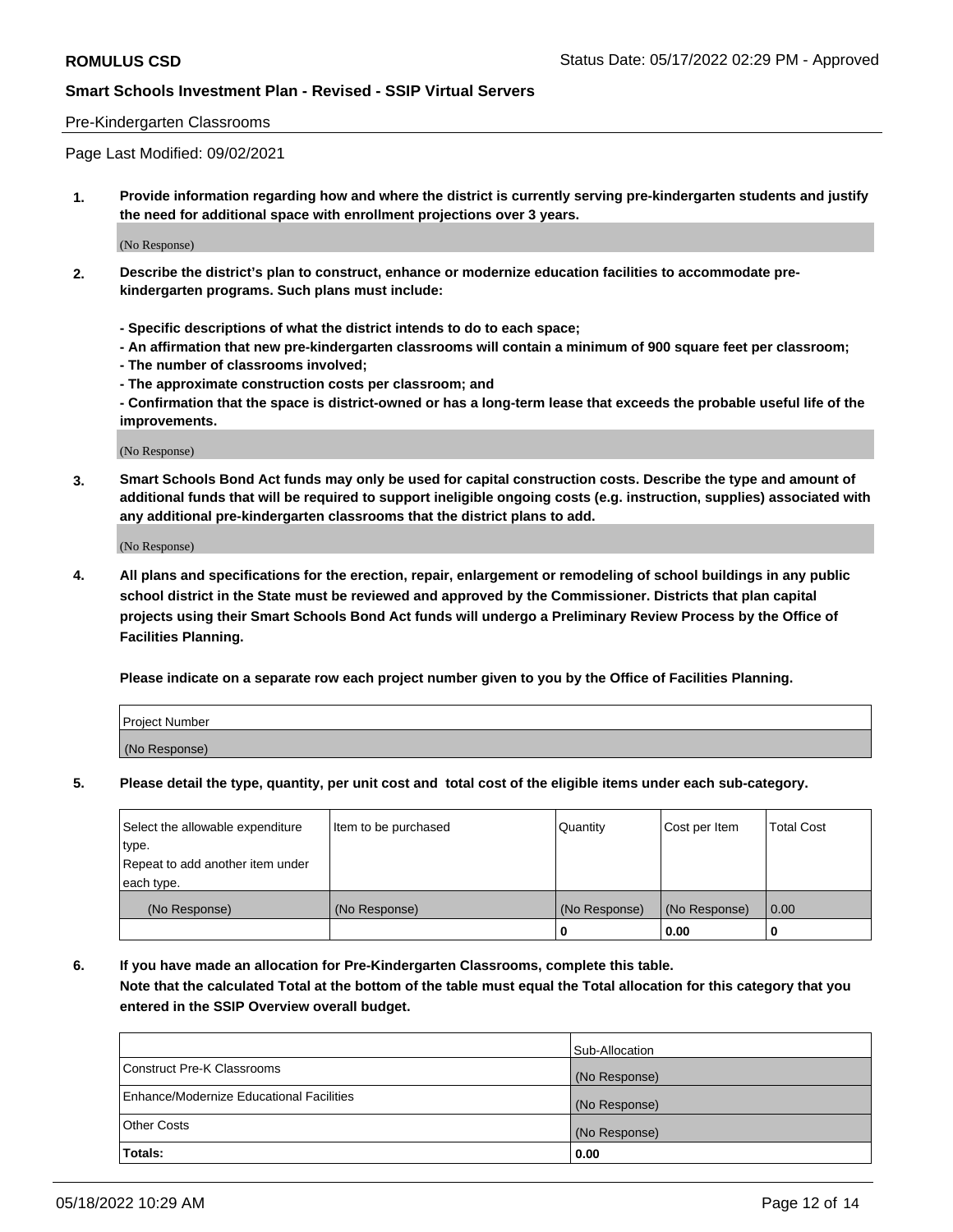### Replace Transportable Classrooms

Page Last Modified: 09/02/2021

**1. Describe the district's plan to construct, enhance or modernize education facilities to provide high-quality instructional space by replacing transportable classrooms.**

(No Response)

**2. All plans and specifications for the erection, repair, enlargement or remodeling of school buildings in any public school district in the State must be reviewed and approved by the Commissioner. Districts that plan capital projects using their Smart Schools Bond Act funds will undergo a Preliminary Review Process by the Office of Facilities Planning.**

**Please indicate on a separate row each project number given to you by the Office of Facilities Planning.**

| <b>Project Number</b> |  |
|-----------------------|--|
| (No Response)         |  |

**3. For large projects that seek to blend Smart Schools Bond Act dollars with other funds, please note that Smart Schools Bond Act funds can be allocated on a pro rata basis depending on the number of new classrooms built that directly replace transportable classroom units.**

**If a district seeks to blend Smart Schools Bond Act dollars with other funds describe below what other funds are being used and what portion of the money will be Smart Schools Bond Act funds.**

(No Response)

**4. Please detail the type, quantity, per unit cost and total cost of the eligible items under each sub-category.**

| Select the allowable expenditure | Item to be purchased | Quantity      | Cost per Item | <b>Total Cost</b> |
|----------------------------------|----------------------|---------------|---------------|-------------------|
| type.                            |                      |               |               |                   |
| Repeat to add another item under |                      |               |               |                   |
| each type.                       |                      |               |               |                   |
| (No Response)                    | (No Response)        | (No Response) | (No Response) | 0.00              |
|                                  |                      | U             | 0.00          |                   |

**5. If you have made an allocation for Replace Transportable Classrooms, complete this table.**

**Note that the calculated Total at the bottom of the table must equal the Total allocation for this category that you entered in the SSIP Overview overall budget.**

|                                                | Sub-Allocation |
|------------------------------------------------|----------------|
| Construct New Instructional Space              | (No Response)  |
| Enhance/Modernize Existing Instructional Space | (No Response)  |
| <b>Other Costs</b>                             | (No Response)  |
| Totals:                                        | 0.00           |